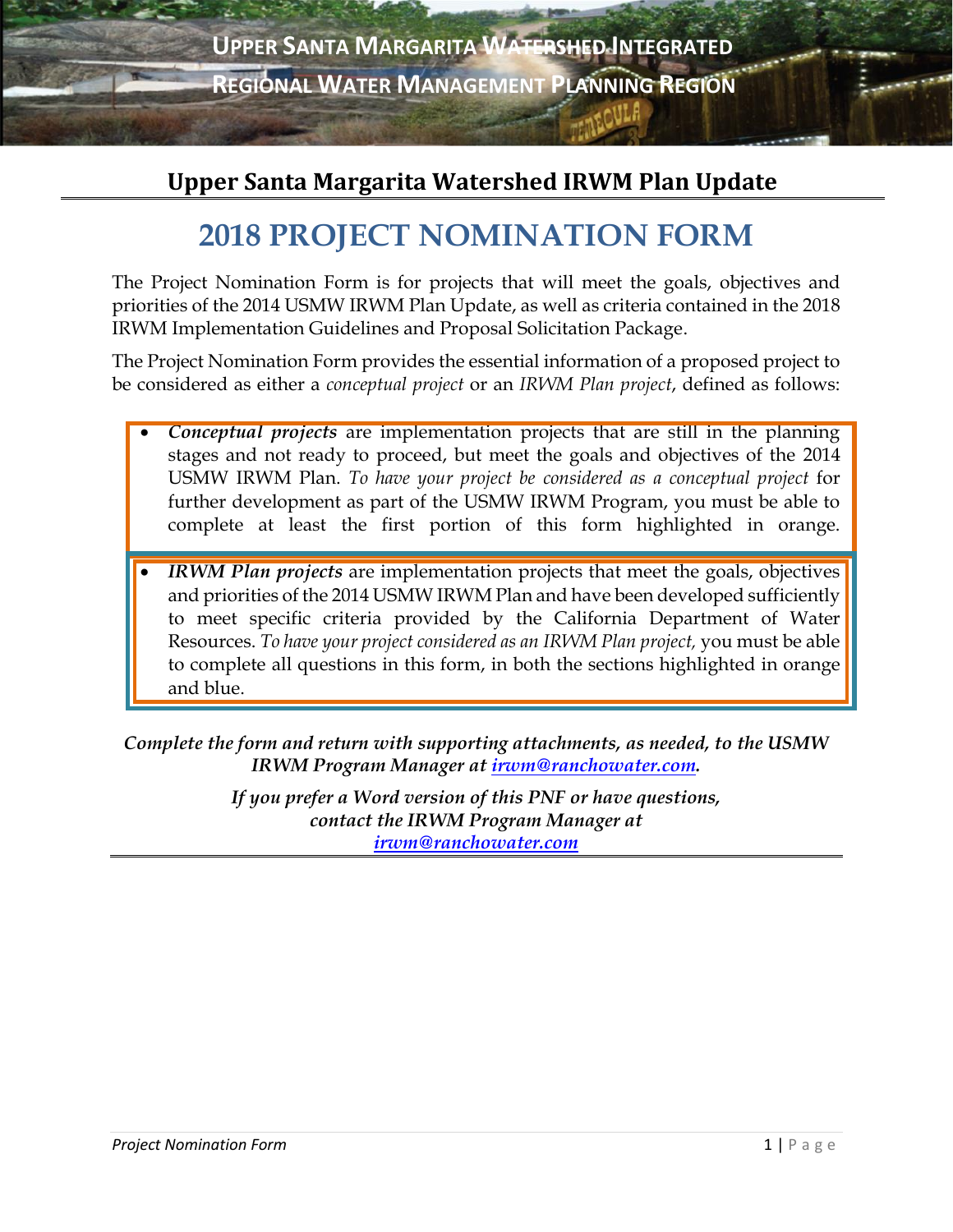

|    | $\Box$ Newly Submitted Project<br>$\Box$ Previously Submitted Project                                                                                                                                                                                                                                    |  |  |
|----|----------------------------------------------------------------------------------------------------------------------------------------------------------------------------------------------------------------------------------------------------------------------------------------------------------|--|--|
| 1. | <b>General Project Information (Required for all projects)</b>                                                                                                                                                                                                                                           |  |  |
|    | a. Project Title                                                                                                                                                                                                                                                                                         |  |  |
|    |                                                                                                                                                                                                                                                                                                          |  |  |
|    | b. Potential Project Benefits (Check all that specifically apply)                                                                                                                                                                                                                                        |  |  |
|    | $\Box$ Increase diversification of water supply portfolio                                                                                                                                                                                                                                                |  |  |
|    | $\Box$ Maximize groundwater potential                                                                                                                                                                                                                                                                    |  |  |
|    | $\Box$ Protect and improve local surface water quality                                                                                                                                                                                                                                                   |  |  |
|    | $\Box$ Promote integrated flood management                                                                                                                                                                                                                                                               |  |  |
|    | $\Box$ Protect, restore and enhance aquatic/riparian habitat                                                                                                                                                                                                                                             |  |  |
|    | $\Box$ Promote economic, social, land use and environmental sustainability                                                                                                                                                                                                                               |  |  |
| C. | Project Type                                                                                                                                                                                                                                                                                             |  |  |
|    | $\Box$ Construction                                                                                                                                                                                                                                                                                      |  |  |
|    | $\Box$ Program                                                                                                                                                                                                                                                                                           |  |  |
|    | $\Box$ Study/Investigation                                                                                                                                                                                                                                                                               |  |  |
|    | d. Project Description                                                                                                                                                                                                                                                                                   |  |  |
|    |                                                                                                                                                                                                                                                                                                          |  |  |
|    | e. Project Status, Timeline, and Readiness to Proceed<br>Include anticipated start and completion dates; status of planning, design, or<br>construction; status of environmental documentation; status of permitting -<br>local or regional, status of approval to implement the project, other items to |  |  |

*demonstrate readiness to proceed.*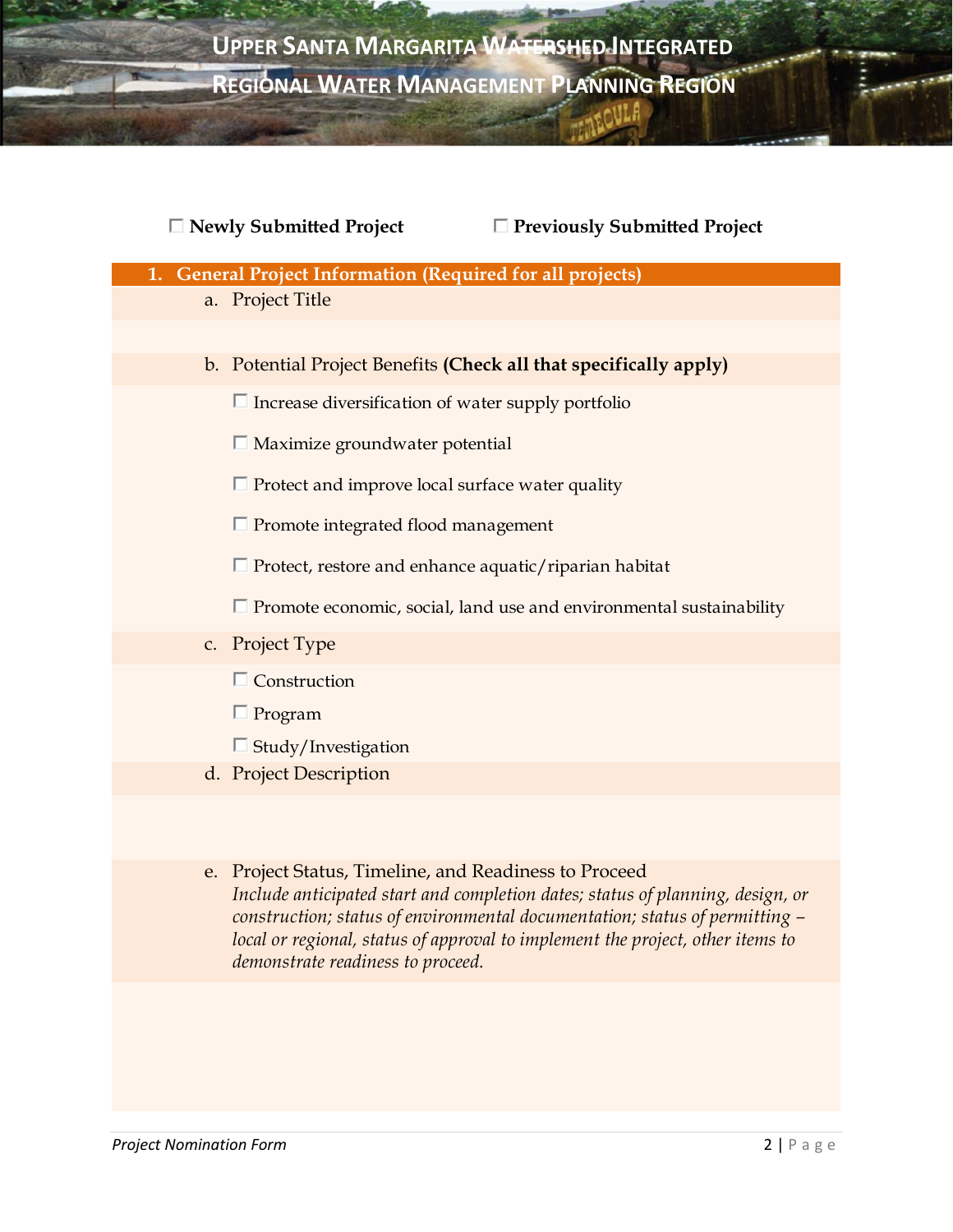

- f. Project Location
- g. Purpose and Need

| 2. Project Sponsor/Lead Agency Information (Required for all projects) |  |  |
|------------------------------------------------------------------------|--|--|
| a. Agency/Organization Name                                            |  |  |
|                                                                        |  |  |
| b. Contact Person (name and title)                                     |  |  |
|                                                                        |  |  |
| c. Email                                                               |  |  |
|                                                                        |  |  |
| d. Phone                                                               |  |  |
|                                                                        |  |  |
| e. Address                                                             |  |  |
|                                                                        |  |  |
| f. Adopted the USMW IRWM Plan: Y/N                                     |  |  |
|                                                                        |  |  |
| g. Urban water supplier: Y/N                                           |  |  |

- **i. If yes, status of 2010 Urban Water Management Plan:**
- **ii. If yes, status of AB1420 compliance:**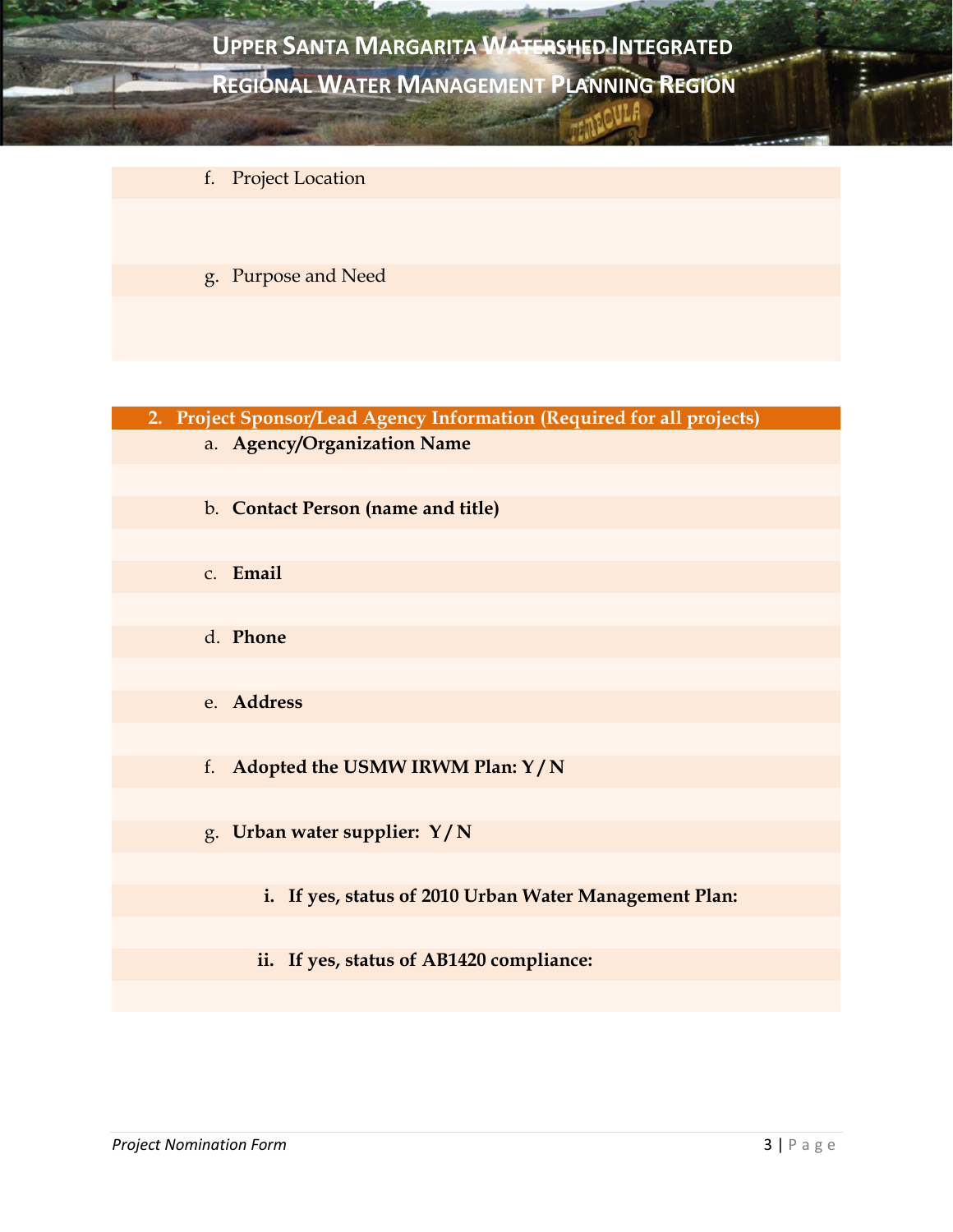**3. Project Partners (Required for all projects – note if not applicable)** a. **Agency/Organization Name:**  b. **Contact Person (name and title):**  c. **Email:**  d. **Phone:** e. **Cell Phone (optional):**  f. **Address:**  g. **Project Partner Type:**   $\Box$  Collaborative Planning  $\Box$  Direct Funding  $\Box$  In-Kind Services Co-Operator/Co-Manager **4. Project Goals and Objectives (Required for inclusion in the IRWM Plan)** a. List the Project's Goals and Objectives: 1. 2. 3. b. Check which IRWM Plan Goals and Objectives the project meets : *Goal 1: Increase diversification of water supply portfolio*  $\Box$  Reduce regional potable water consumption.  $\Box$  Increase local supply development.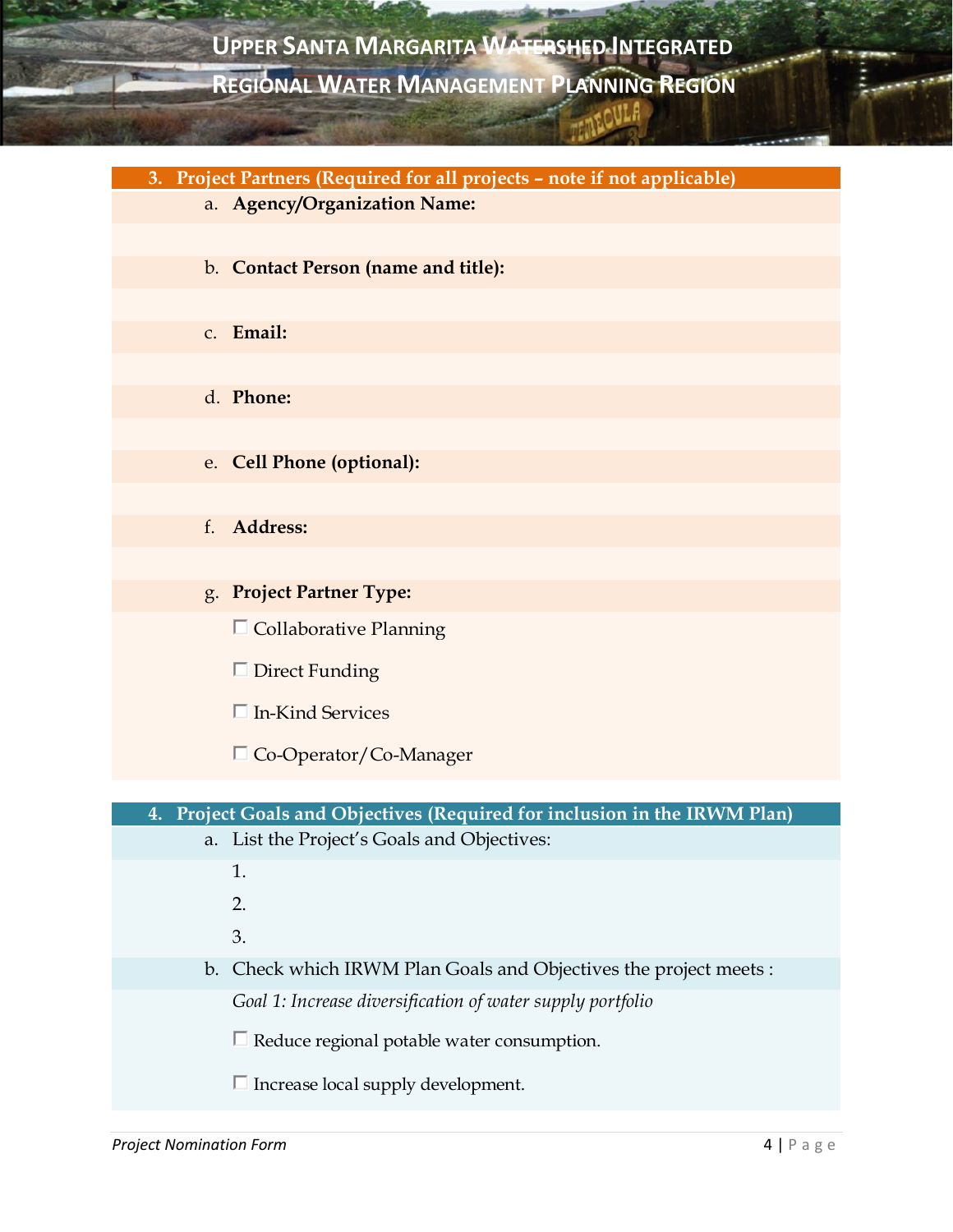*Goal 2: Maximize groundwater potential*

 $\Box$  Improve quality and ability to access and increase groundwater supply.

 $\Box$  Increase knowledge of groundwater supply potential.

*Goal 3: Protect and improve local surface water quality*

 $\Box$  Reduce controllable pollutant sources to 303(d) listed receiving waters.

*Goal 4: Promote integrated flood management*

 $\Box$  Enhance regional flood control by implementing multiple benefit

 $\Box$  Reduce municipal and private property damage risk.

*Goal 5: Protect, restore and enhance aquatic/riparian habitat*

 $\Box$  Protect and create aquatic/riparian habitat.

 $\Box$  Enhance riparian corridors on existing land use.

*Goal 6: Promote economic, social, land use and environmental sustainability*

 $\square$  Support water resources projects that positively impact DACs.

Improve recreation opportunities and open space through multiple benefit projects.

 $\Box$  Adapt to and mitigate against climate change by promoting adaptation strategies and reducing water related greenhouse gas emissions.

c. Check which California Water Plan Resource Management Strategies the project meets:

|  | Reduce water<br>demand | $\Box$ Agricultural water use efficiency        | $\Box$ Conveyance - Regional/local |
|--|------------------------|-------------------------------------------------|------------------------------------|
|  |                        | $\Box$ Urban water use efficiency               | System reoperation                 |
|  |                        | Improve operational efficiency<br>and transfers | Water transfers                    |
|  |                        | □ Conveyance - Delta                            |                                    |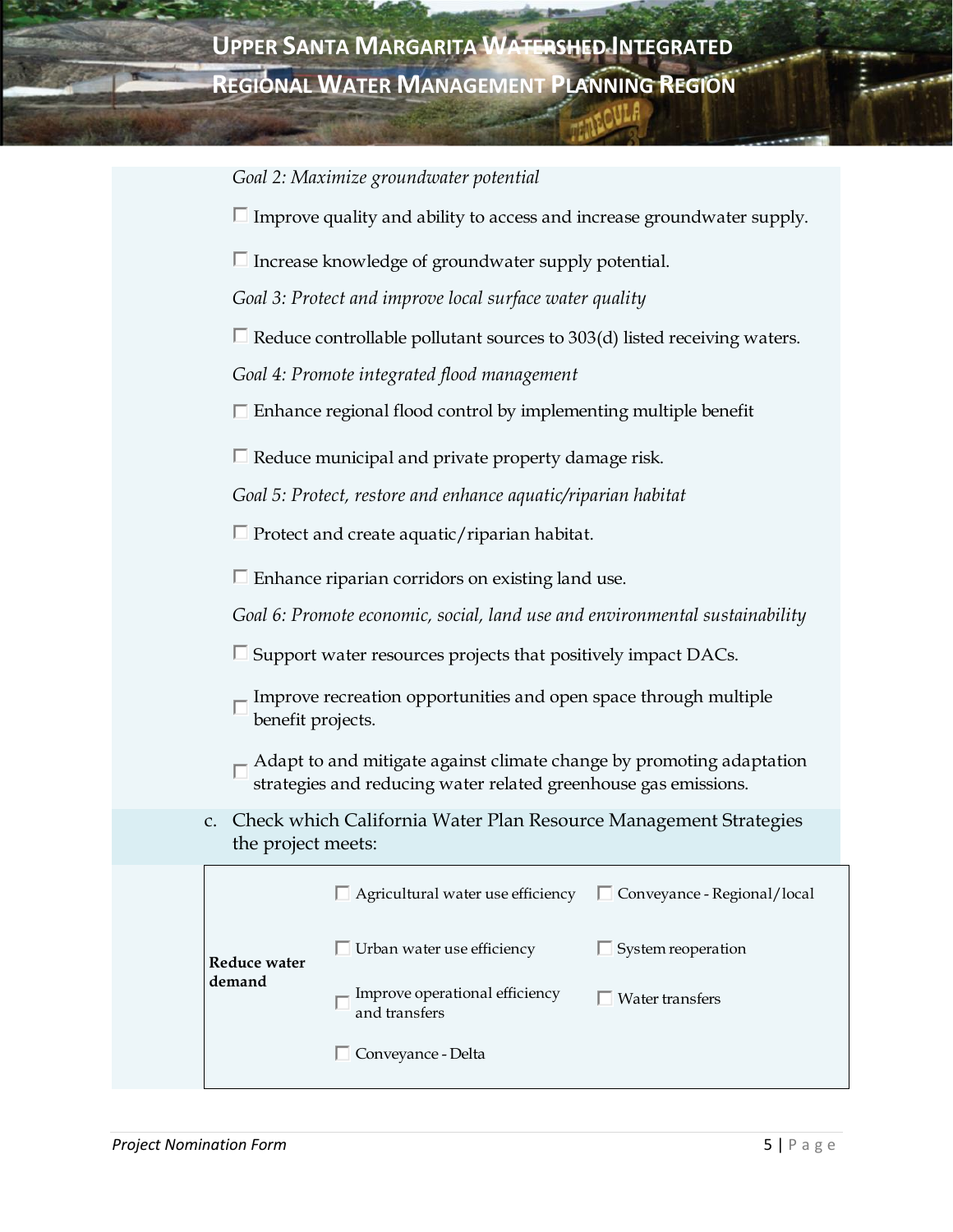**CONTRACTOR** 

Ţ.

|                                                                         | Conjunctive Management &<br>Groundwater                                       | $\Box$ Recycled municipal water          |  |
|-------------------------------------------------------------------------|-------------------------------------------------------------------------------|------------------------------------------|--|
| Increase water<br>supply                                                | $\Box$ Desalination                                                           | □ Surface storage - CALFED               |  |
|                                                                         | $\Box$ Precipitation enhancement                                              | Surface storage -<br>Regional/Local      |  |
|                                                                         | Groundwater/Aquifer<br>Remediation                                            | $\Box$ Pollution prevention              |  |
| Improve water<br>quality                                                | Surface storage - Regional/<br>Local                                          | $\Box$ Salt and Salinity Management      |  |
|                                                                         | Drinking water treatment and<br>distribution                                  | $\Box$ Urban runoff management           |  |
|                                                                         | $\Box$ Agricultural lands stewardship                                         | Land use planning and<br>management      |  |
| Practice<br><b>Resources</b>                                            | Economic incentives                                                           | $\Box$ Recharge areas protection         |  |
| Stewardship                                                             | $\Box$ Ecosystem restoration                                                  | $\Box$ Water-dependent recreation        |  |
|                                                                         | $\Box$ Forest management                                                      | $\Box$ Watershed management              |  |
| <b>Improve Flood</b><br>Management                                      | $\Box$ Flood risk management                                                  |                                          |  |
|                                                                         | Forest management                                                             | Irrigated land retirement                |  |
| <b>Other Strategies</b>                                                 | Dewyaporation or atmospheric<br>pressure desalination                         | Rainfed agriculture                      |  |
|                                                                         | $\Box$ Fog collection                                                         | Waterbag transport/storage<br>technology |  |
| d.                                                                      | Check which Proposition 84 project elements the project meets:                |                                          |  |
|                                                                         | $\Box$ Water supply reliability, water conservation, and water use efficiency |                                          |  |
|                                                                         |                                                                               |                                          |  |
| $\Box$ Stormwater capture, storage, clean-up, treatment, and management |                                                                               |                                          |  |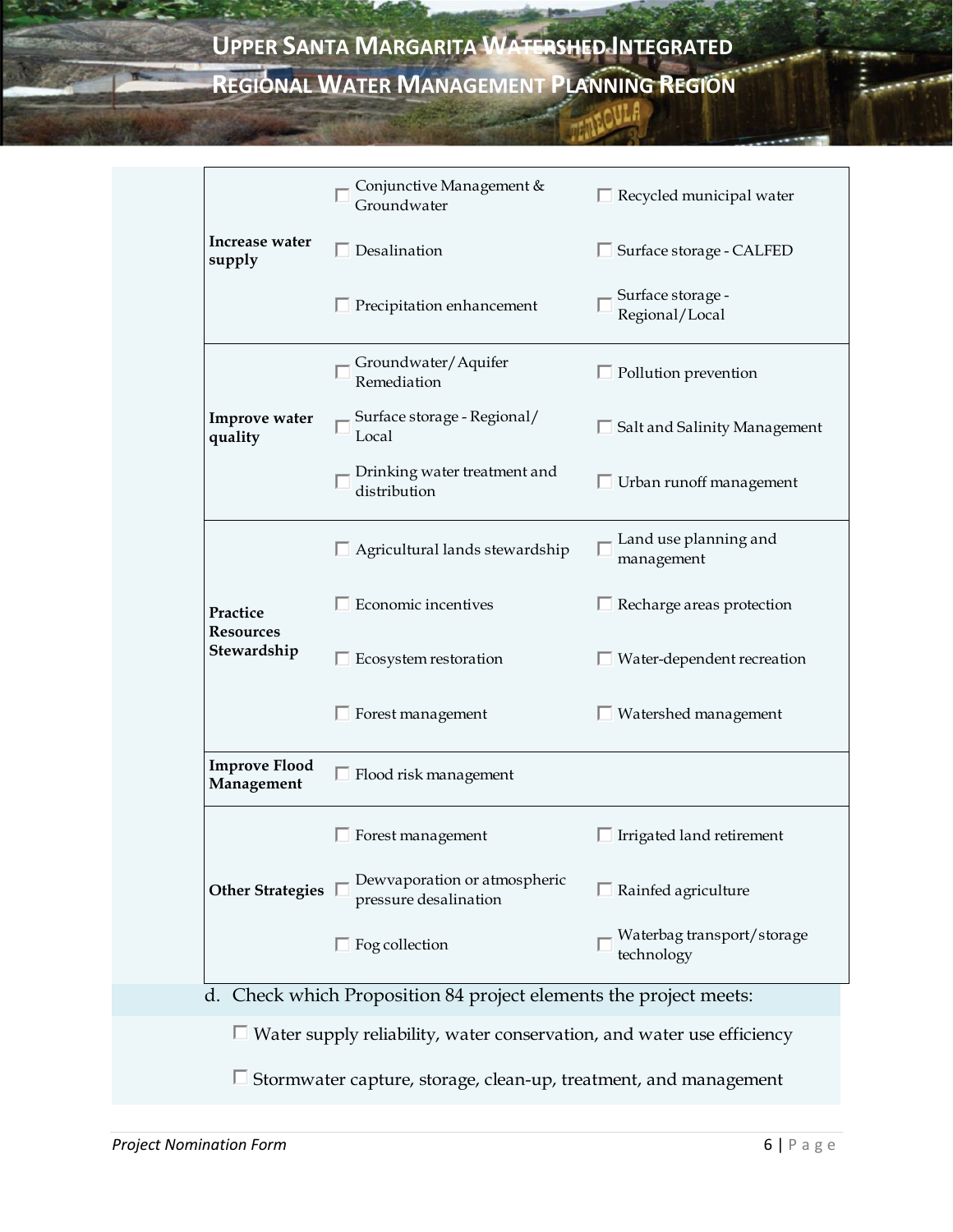|    | Removal of invasive, non-native species, the creation and enhancement<br>$\Box$ of wetlands, and the acquisition, protection, and restoration of open<br>space and watershed lands |
|----|------------------------------------------------------------------------------------------------------------------------------------------------------------------------------------|
|    | $\Box$ Non-point source pollution reduction, management, and monitoring                                                                                                            |
|    | $\Box$ Groundwater recharge and management projects                                                                                                                                |
|    | Contaminant and salt removal through reclamation, desalting, and other<br>$\Box$ treatment technologies and conveyance of reclaimed water for<br>distribution to users             |
|    | $\Box$ Water banking, exchange, reclamation, and improvement of water quality                                                                                                      |
|    | Planning and implementation of multipurpose flood mangement and<br>programs                                                                                                        |
|    | $\Box$ Watershed protection and management                                                                                                                                         |
|    | $\Box$ Drinking water treatment and distribution                                                                                                                                   |
|    | $\Box$ Ecosystem and fisheries restoration and protection                                                                                                                          |
|    | e. Check which sustainability features are part of the project:                                                                                                                    |
|    | $\Box$ Measures to reduce greenhouse gas (GHG) emissions                                                                                                                           |
|    | $\Box$ Measures to increase energy efficiency                                                                                                                                      |
|    | $\Box$ Measures to adapt to potential effects of climate change                                                                                                                    |
|    |                                                                                                                                                                                    |
|    | 5. Project Benefits and Benefit Accrual Locations (Required for inclusion in the<br><b>IRWM Plan)</b>                                                                              |
| a. | Project Benefits: Provide quantification of the benefits which the project<br>will provide. Please include units for all quantities.                                               |
|    | Goal: Increase diversification of water supply portfolio                                                                                                                           |
|    | Average annual yield of water supply reliability, conservation and<br>water use efficiency                                                                                         |

Average annual yield of groundwater pumping

Average annual yield of stormwater capture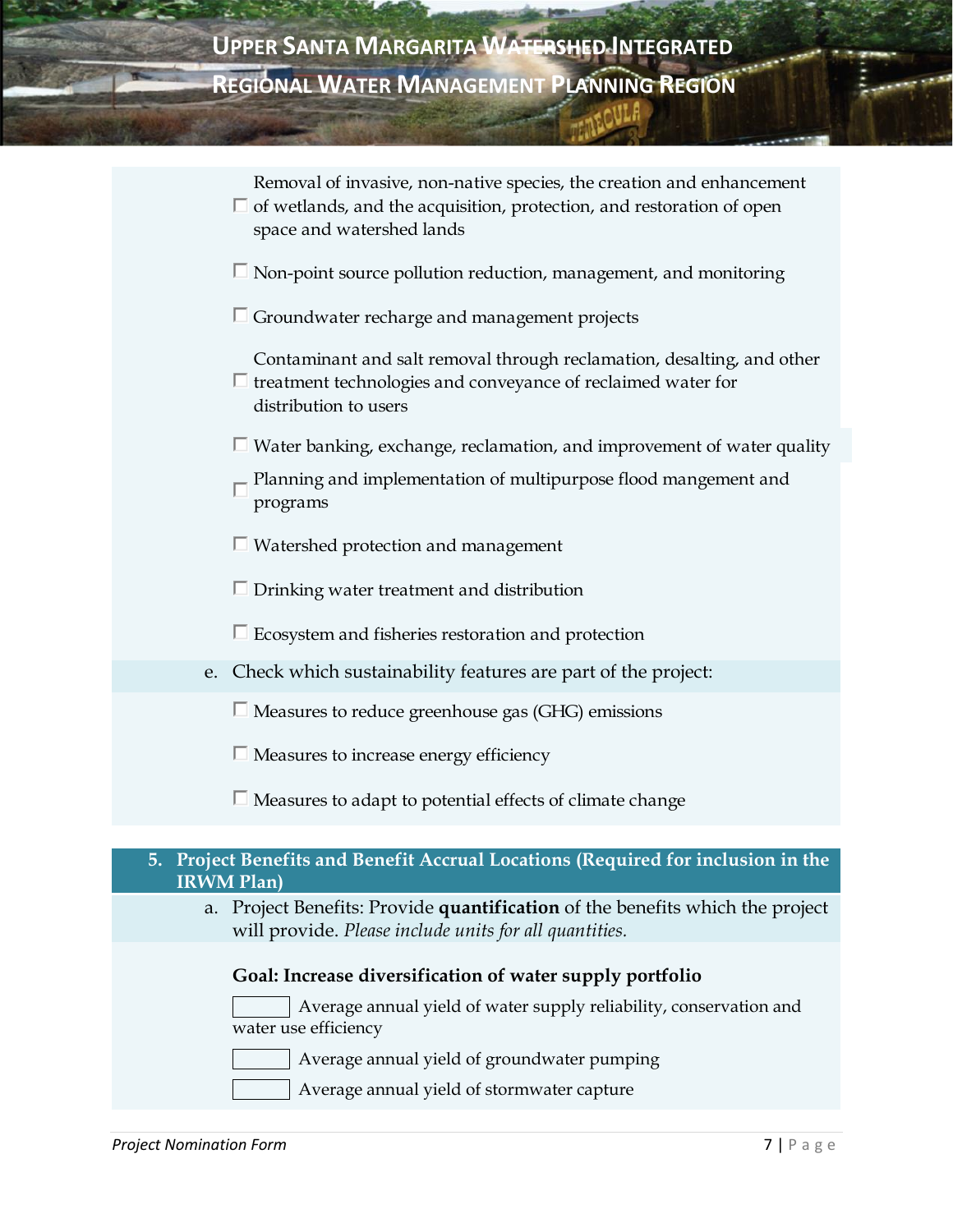| UPPER SANTA MARGARITA WATERSHED INTEGRATED       |  |
|--------------------------------------------------|--|
| <b>REGIONAL WATER MANAGEMENT PLANNING REGION</b> |  |

| Average annual yield of recycled water                                                                    |
|-----------------------------------------------------------------------------------------------------------|
| Average annual yield of desalination                                                                      |
| Other (please describe):                                                                                  |
| <b>Goal: Maximize groundwater potential</b><br>Capacity of groundwater treatment                          |
| Capacity of recharge facility                                                                             |
| Other (please describe):                                                                                  |
| Goal: Protect and improve local surface water quality<br>Capacity of stormwater treatment project         |
| Other (please describe):                                                                                  |
|                                                                                                           |
| <b>Goal: Promote integrated flood management</b><br>Area that will benefit from improved flood management |
| Estimated annual value of flood damage reduction                                                          |
| Other (please describe):                                                                                  |
| Goal: Protect, restore and enhance aquatic/riparian habitat                                               |
| Area of protected aquatic/riparian habitat                                                                |
| Area of enhanced aquatic/riparian habitat                                                                 |
| Area of created aquatic/riparian habitat                                                                  |
| Other (please describe):                                                                                  |
| Goal: Promote economic, social, land use and environmental<br>sustainability                              |
| DAC population positively impacted                                                                        |
| Area of recreation and/or open space improved                                                             |
| Estimated decrease in greenhouse gas emissions                                                            |
| Other (please describe):                                                                                  |
| Location of Project Benefits                                                                              |
| Latitude                                                                                                  |
| Longitude<br>Provide description of location of project benefits:                                         |
|                                                                                                           |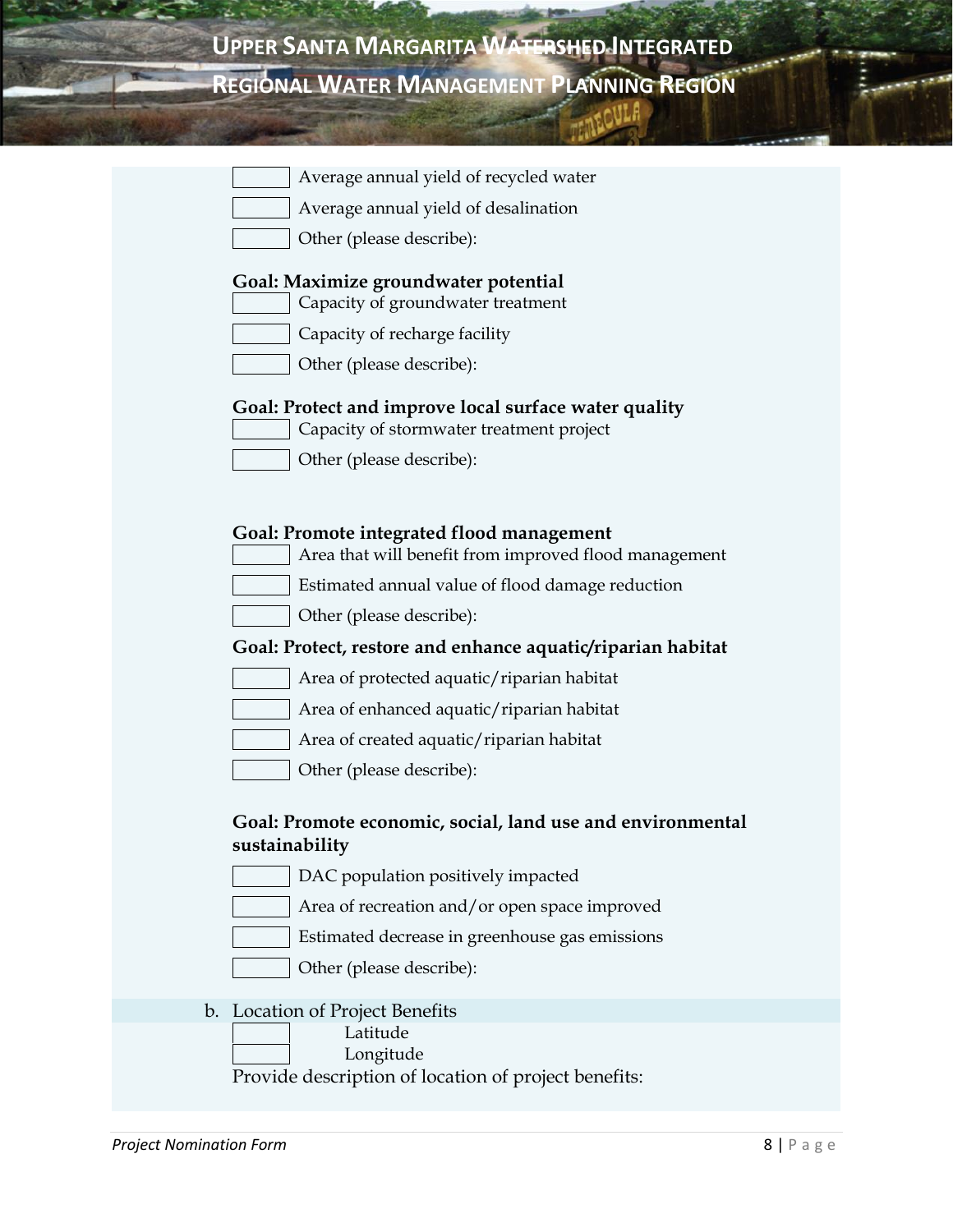#### **6. Integration and Regionality Elements of Project (Required for inclusion in the IRWM Plan)**

*Identify any integration elements of your proposed project; this includes synergies or linkages with other projects in the region that result in added value or require coordinated implementation or operation (see definition below).* 

Integration Defined: *Integrated project solutions ensure a greater level of benefits for the region and make project more viable within an IRWM grant program. Integration includes:* 

- Partnerships *– Establishing partnerships creates efficiencies through sharing data, funds, resources and infrastructure.*
- **•** Benefits *Multiplying benefits provide opportunities for reaching multiple regional goals.*
- Geography *– Implementing watershed-wide or regional-scale projects can benefit from economies of scale and address multiple watershed functions to resolve conflicts between uses.*

### **7. Disadvantage Communities (DAC) and Native American Tribal Communities (NATC) (Required for inclusion in the IRWM Plan)**

- a. Project provides benefits to DAC
- b. Project provides benefits to NATC
- c. Describe the benefits to the DAC and/or NATC
- d. Describe any Environmental Justice Concerns the project addresses: *Environmental Justice definition:* "the fair treatment and meaningful involvement of all people regardless of race, color, sex, national origin, or income with respect to the development, implementation and enforcement of environmental laws, regulations, and policies."